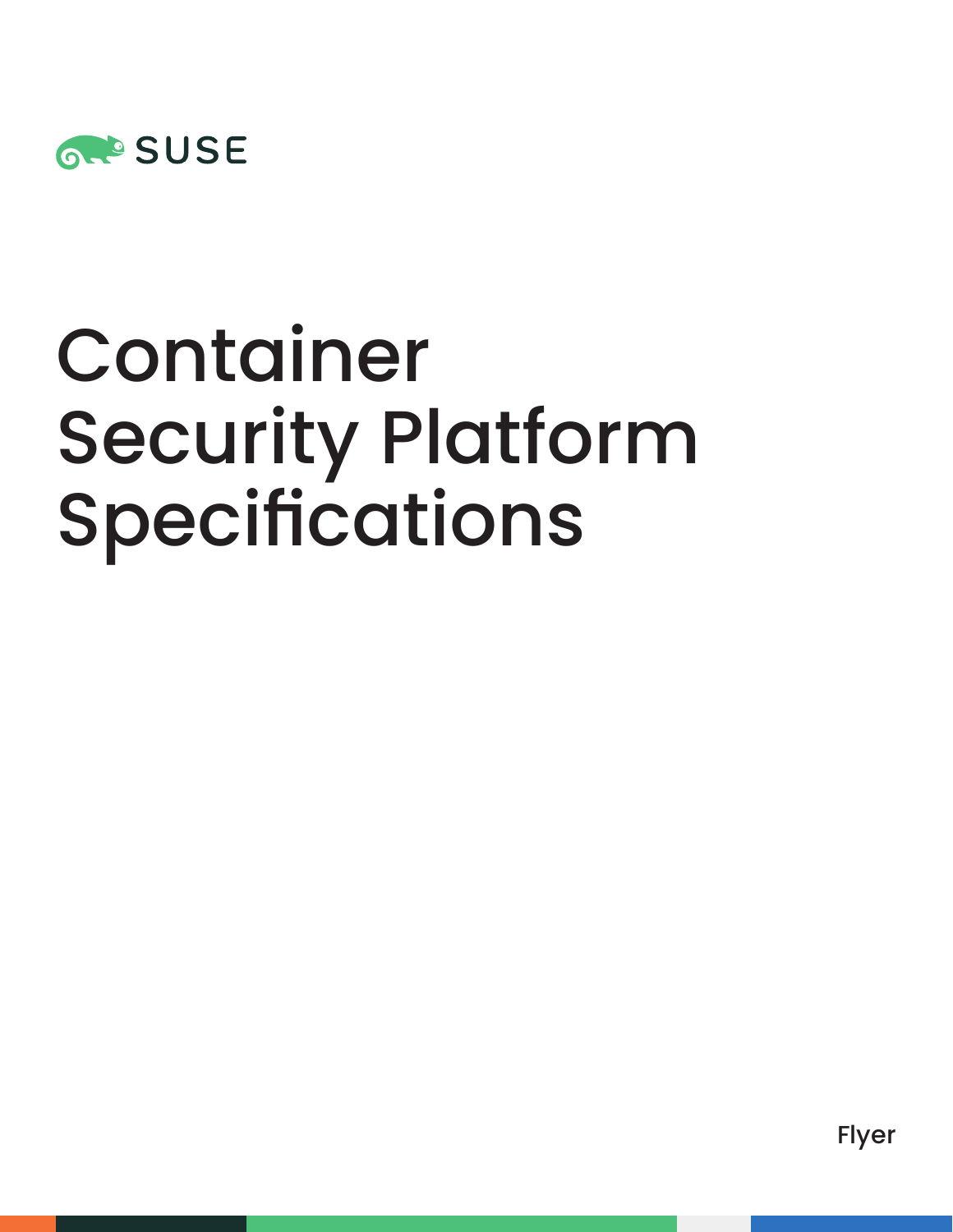

# Container Security Platform Specifications

#### Network Security Container Firewall

- Layer  $7$  application layer network inspection
- Deep Packet Inspection (DPI) with Container DLP
- Application segmentation and threat protection even with encrypted service meshes e.g. Istio, Linkerd2
- Detect threats: DDoS, DNS, SQL Injection, SlowLoris…
- Tunneling detection  $-$  ICMP, DNS Ingress and egress rules enforced by DNS name or IP
- Packet capture: automated and manual pcap files
- Automated behavioral learningbased whitelist rules
- Real-time visualization of containers, connections, violations, threats with network details
- Customizable whitelist / blacklist rules based on namespace, label, IP address, DNS name etc.
- DLP: credit card, PII, accounts, other regex matching
- 3 modes: Discover, Monitor, Protect for services, running in tap/mirror or inline (blocking) mode
- Application & protocol detection: HTTP/S, SSL, SSH, DNS, DNCP, NTP, TFTP, ECHO, RTSP, SIP, ICMP, MySQL, Oracle SQL, MS SQL, Redis, Zookeeper, Cassandra, MongoDB, PostgresSQL, Kafka, Couchbase, ActiveMQ, ElasticSearch, RabbitMQ, Radius, VoltDB, Consul, Syslog, Etcd, Spark, Apache, Nginx, Jetty, NodeJS, gRPC, and more

#### Run-Time Container Incident Detection & Prevention

- Container process baseline, monitor, blocking including unauthorized, port scanning, reverse shells
- Root privilege escalation and breakout detection
- Container file system monitor, block, and auto-rescan

### Alerting, Logging & Response

- Automated incident response rules customizable
- Alerts and logging by source, destination, container, other incident data and sent via SYSLOG or webhooks
- Block violations & threats per-connection, quarantine
- Initiate packet capture and download PCAP files

# Vulnerability Management, Compliance & Auditing

- Full life-cycle vulnerability (CVE) & compliance scanning – during build, registry scans, and run-time. Plug-ins for Jenkins, CircleCI, Bamboo… plus REST API
- Language scans include java, ruby, python, nodejs
- Registry scans for Docker, AWS ECR, Azure ACR, GCR, jFrog, RedHat/Open-Shift, Gitlab, Nexus, IBM & more
- Kubernetes, GKE, OpenShift CIS security benchmarks
- Secrets auditing and scanning for 20+ secret types
- Admission control rules block vulnerable images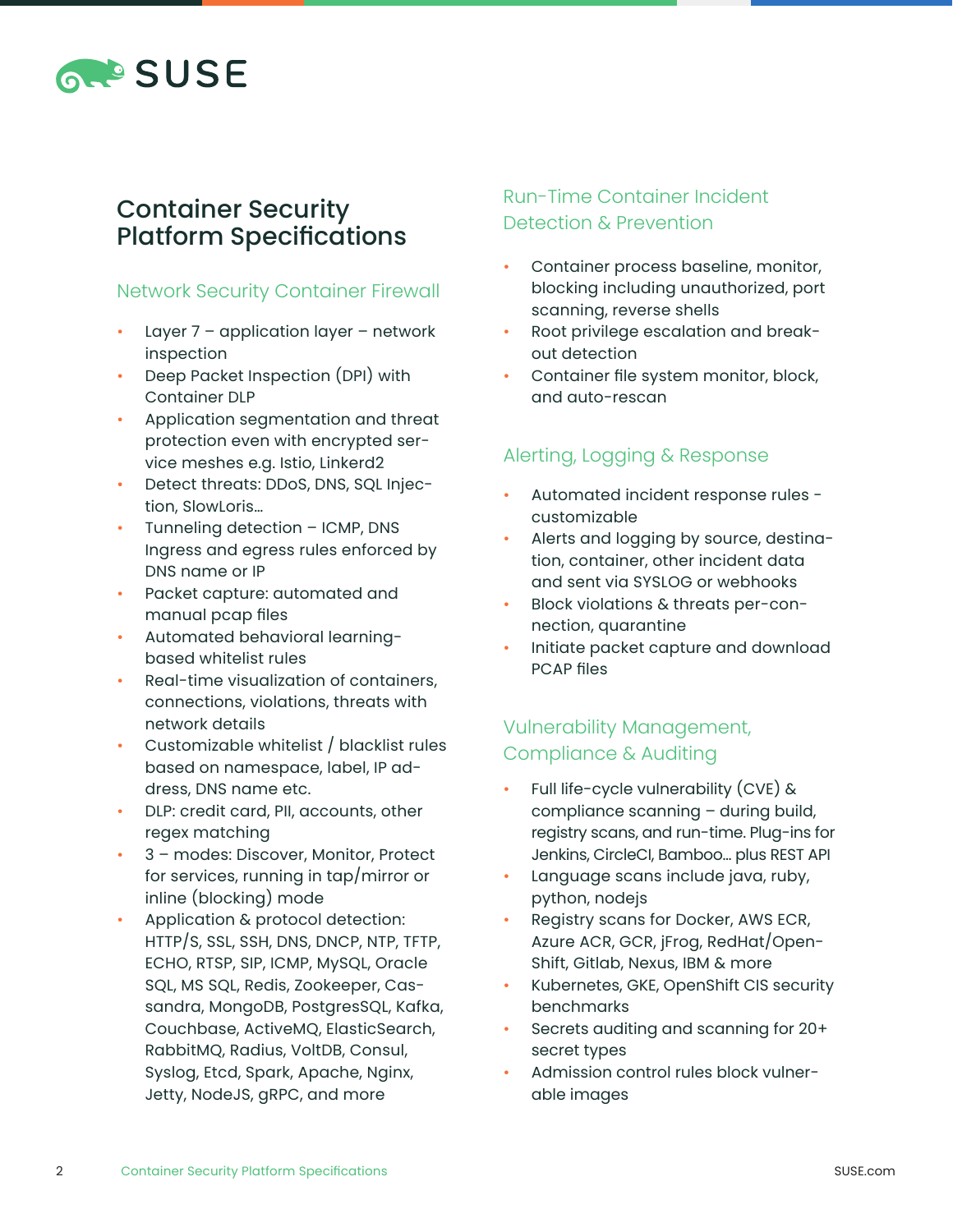

• Compliance templates for PCI, GDPR, HIPAA, NIST etc.

#### Host & Platform Security

- Vulnerability scanning live during run-time, for hosts and orchestration platforms such as Kubernetes
- Suspicious process, file system activity & privilege escalation detection, with host process blocking
- Kubernetes, OpenShift, Docker CIS benchmark tests

## Cloud-Native Automation and Integration

- Integrated with orchestration and management platforms: Kubernetes, Red Hat OpenShift (certified container and operator), Rancher (catalog listed), AWS ECS/EKS, Mesos etc., Google GCP/GKE, Azure/AKS, IBM Cloud, OKE, PKS, Diamanti, VMWare Tanzu, PKS
- Compatible with network plug-ins and overlays including Calico, Flannel, Weave, OpenShift etc. SYSLOG / SIEM support-advanced correlation/alerting
- Customizable webhook notifications
- LDAP/Active Directory, OIDC and SAML support for role/group mapping and single sign-on (SSO), automated OpenShift RBACs, custom roles support
- Automation through ConfigMaps, CRDs, REST API and CLI for cloudnative 'Policy as Code' deployments
- Run-times supported: docker, containerd, CRI-O
- Supported platforms: all major linux distributions running Docker engine

CE or EE, including RHEL, Ubuntu, Debian, CentOS, CoreOS, SuSE

### Resource Monitoring, Visualization & Reporting

- Exploit risk scoring dashboard with application protocol analysis and usage – downloadable PDF & CSV reports including PCI, HIPAA, NIST, GDPR
- Single and multi-cluster management console for federated policy management and risk monitoring
- Inspect container labels, port and volume mappings, processes, service and namespaces
- Monitor container resource consumption including CPU, memory, process history and network packets

# Performance, High Availability & Security

- Lightweight 'Enforcer' container on each host supports multiple Gb/s network filtering throughput
- Parallel scanner pods for massive scanning scalability
- Customer proven and tested to 1000 node clusters
- CPU and memory can be allocated to SUSE Neuvector containers for guaranteed and scalable performance
- Multiple 'Controller' containers for high availability
- SUSE Neuvector containers are hardened, monitored, and certified by Docker and Red Hat OpenShift
- Recommended Controller and Enforcer memory: 1GB